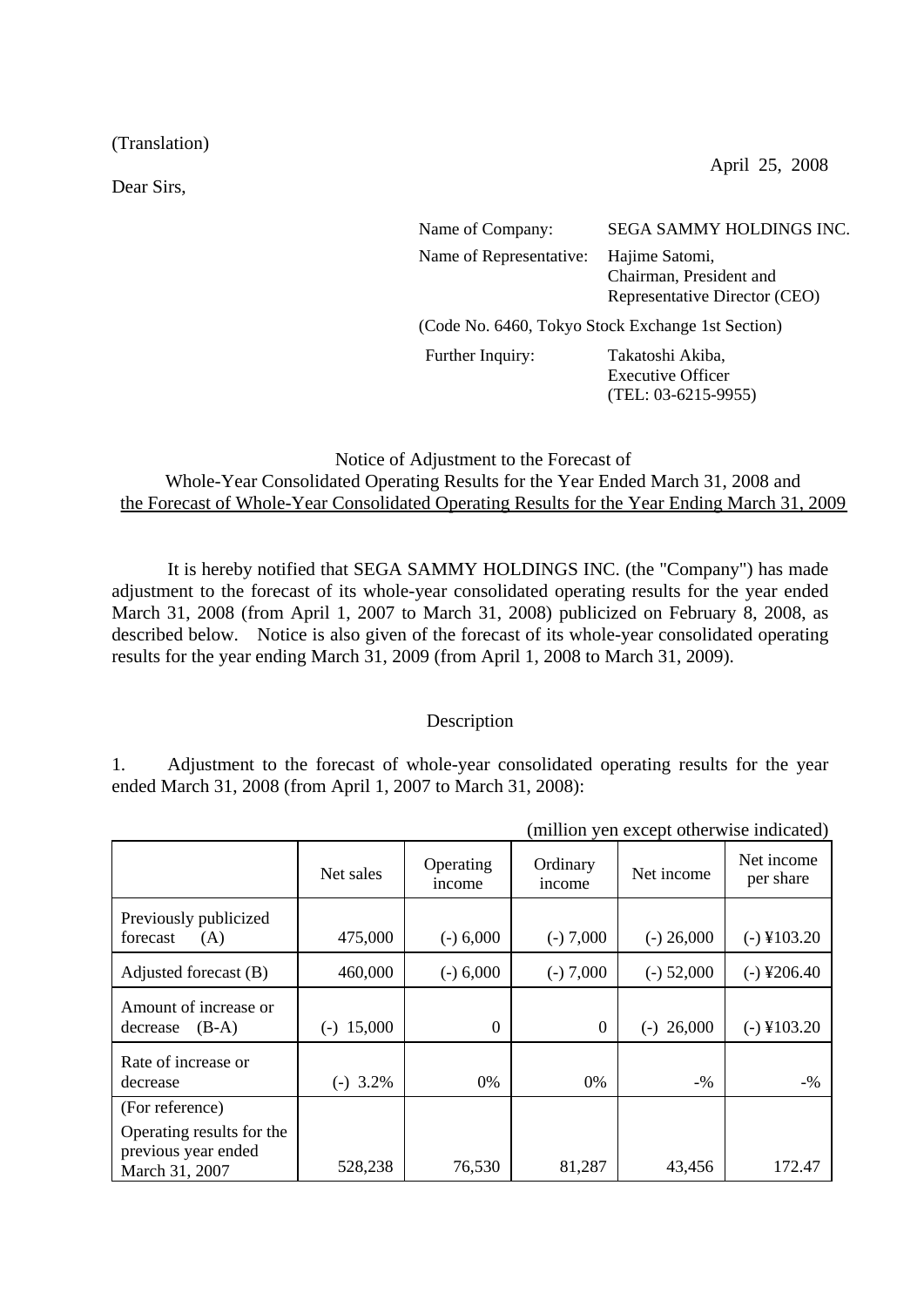## 2. Reasons for the adjustment:

 Principally in the pachislot and pachinko machine business, sales of both pachislot machines and pachinko machines are expected to fall below the previously publicized forecast and net sales are not expected to reach the initially projected amount. In the pachislot and pachinko market, due to the July 2004 revision of regulations, pachinko halls have been placed in very severe operational situations. In this business environment, the Group has been focusing on the development of differentiated major products which can acquire popularity from the market. However, products with major titles under the new development system are expected to be launched during the fiscal year ending March 31, 2009. Based on this, the number of units planned to be sold during the fiscal year ended March 31, 2008 in the pachislot machine business is revised from 408,000 to 380,000 and the number of units planned to be sold during the fiscal year ended March 31, 2008 in the pachinko machine business is revised from 134,000 to 108,000. In the meantime, operating loss and ordinary loss are expected to remain as previously publicized, due to decreases in advertising and promotion costs and sales commissions, among others.

 With regard to extraordinary losses not reflected in the previously publicized forecast of operating results, valuation losses of the securities held by the Company and its subsidiaries due to the disposition of an impairment loss thereof are expected to amount to approximately ¥12,000 million, penalty charges due to the determination to discontinue the development of a complex focused on entertainment in the central ward of the "Minato Mirai 21" development zone are expected to amount to approximately ¥5,600 million and expenses of a voluntary recall of some products are expected to amount to approximately ¥2,300 million.

 As a result, on a consolidated basis, the Company is expected to report net sales of ¥460,000 million (a decrease of ¥15,000 million from the previously publicized forecast), an operating loss of ¥6,000 million (same as the previously publicized forecast), an ordinary loss of ¥7,000 million (same as the previously publicized forecast) and a net loss of ¥52,000 million (an increase of ¥26,000 million in loss from the previously publicized forecast), respectively.

3. Forecast of whole-year consolidated operating results for the year ending March 31, 2009 (from April 1, 2008 to March 31, 2009):

|                                                                    | $\cdots$<br>, wil wild who well as the filmly decode |                                 |                           |                             |                         |  |
|--------------------------------------------------------------------|------------------------------------------------------|---------------------------------|---------------------------|-----------------------------|-------------------------|--|
|                                                                    | Net sales                                            | Operating<br><sub>1</sub> ncome | Ordinarv<br><i>n</i> come | <b>Net</b><br><i>n</i> come | Net income<br>per share |  |
| Whole-year operating results for<br>the year ending March 31, 2009 | 470,000                                              | 15,000                          | 13,000                    | 5,000                       | ¥19.85                  |  |

(million yen except otherwise indicated)

## 4. Policies by segment:

With the aim of strengthening its pachinko machine business in the pachislot and pachinko machine business, which is an important issue of management, and improving earnings in its amusement facilities business and domestic consumer business, the Group will continue promoting "selection and concentration" of business to steadily revitalize its core